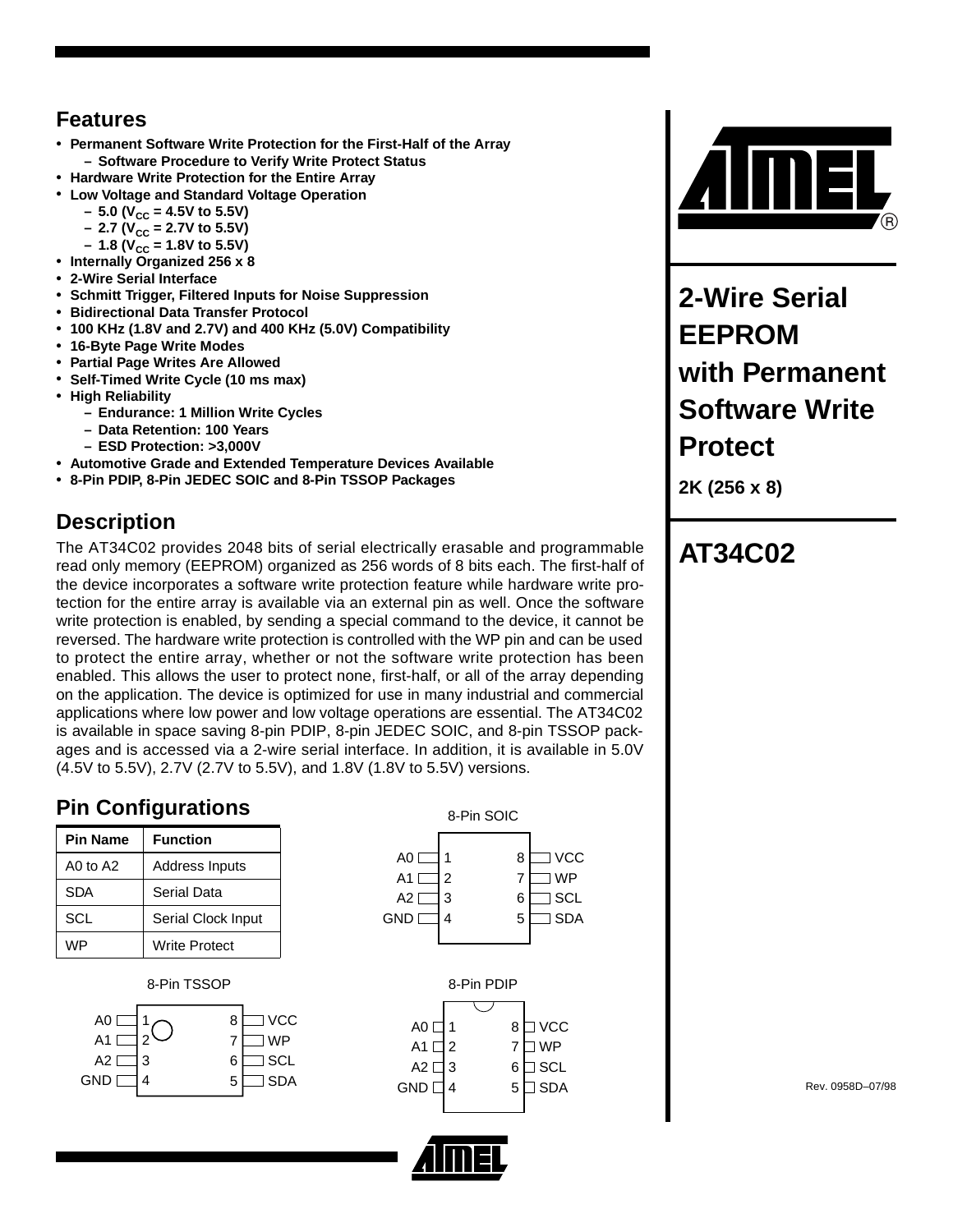

## **Absolute Maximum Ratings\***

| Voltage on Any Pin |
|--------------------|
|                    |
|                    |

\*NOTICE: Stresses beyond those listed under "Absolute Maximum Ratings" may cause permanent damage to the device. This is a stress rating only and functional operation of the device at these or any other conditions beyond those indicated in the operational sections of this specification is not implied. Exposure to absolute maximum rating conditions for extended periods may affect device reliability.

## **Block Diagram**



#### **Pin Description**

**SERIAL CLOCK (SCL):** The SCL input is used to positive edge clock data into each EEPROM device and negative edge clock data out of each device.

**SERIAL DATA (SDA):** The SDA pin is bidirectional for serial data transfer. This pin is open-drain driven and may be wire-ORed with any number of other open-drain or open collector devices.

**DEVICE/PAGE ADDRESSES (A2, A1, A0):** The A2, A1 and A0 pins are device address inputs that are hard wired for the AT34C02. As many as eight 2K devices may be addressed on a single bus system (device addressing is discussed in detail under the Device Addressing section).

**WRITE PROTECT (WP):** The AT34C02 has a Write Protect pin that provides hardware data protection. The Write Protect pin allows normal read/write operations when con-

**<sup>2</sup> AT34C02**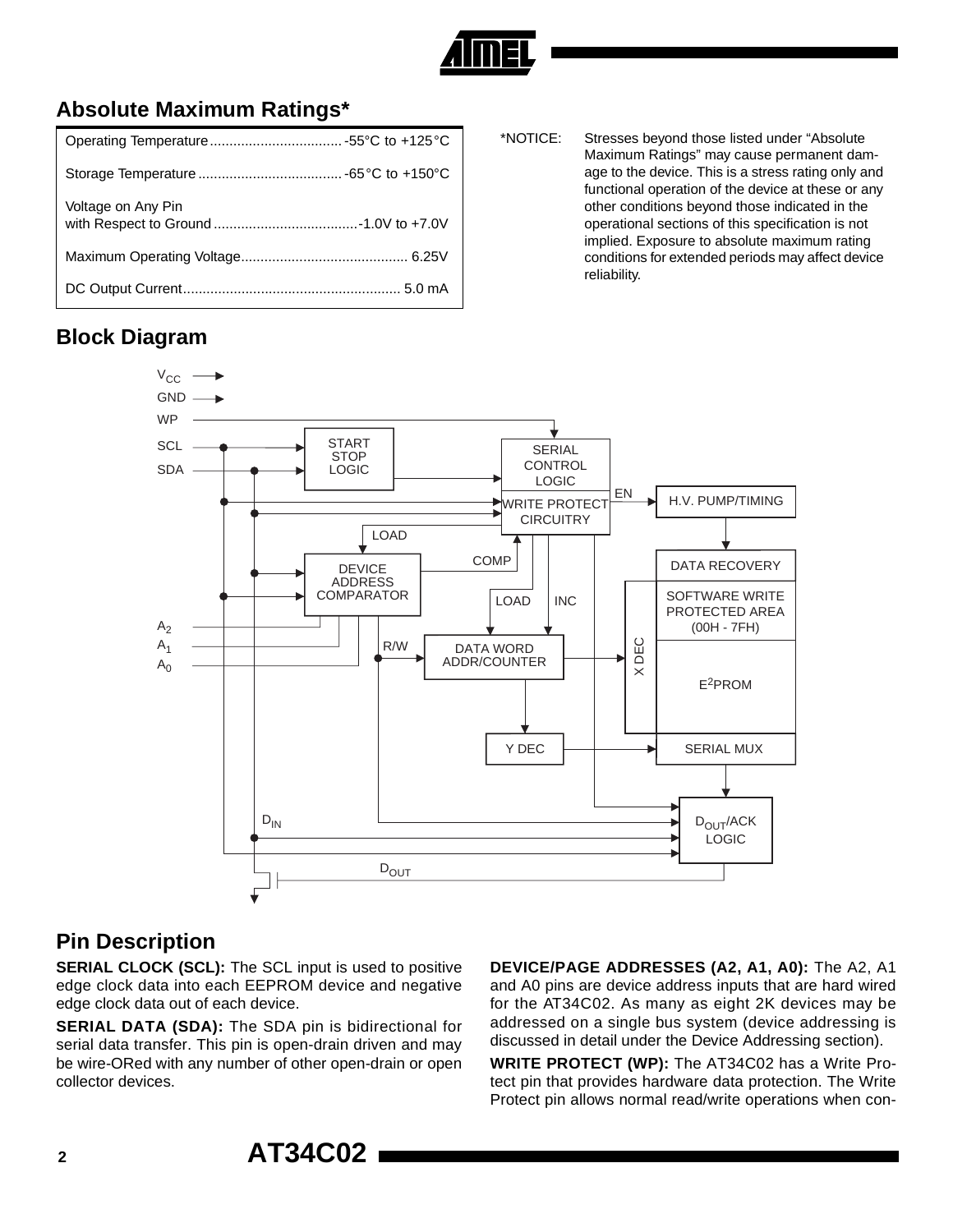

nected to ground (GND) or when left floating. When the Write Protect pin is connected to  $V_{CC}$ , the write protection feature is enabled for the entire array. The write protection modes are shown in the following table.

### **AT34C02 Write Protection Modes**

| <b>WP Pin Status</b>   | <b>Write Protect Register</b> | Part of the Array Write Protected        |  |  |
|------------------------|-------------------------------|------------------------------------------|--|--|
| $\rm v_{cc}$           |                               | Full Array (2K)                          |  |  |
| <b>GND or Floating</b> | Not Programmed                | Normal Read/Write                        |  |  |
| <b>GND or Floating</b> | Programmed                    | First-Half of Array<br>$(1K: 00H - 7FH)$ |  |  |

## **Pin Capacitance**(1)

Applicable over recommended operating range from  $T_A = 25^{\circ}C$ , f = 1.0 MHz,  $V_{CC} = +1.8V$ 

| <b>Symbol</b>   | <b>Test Condition</b>                    | Max | <b>Units</b> | <b>Conditions</b> |
|-----------------|------------------------------------------|-----|--------------|-------------------|
| $C_{VQ}$        | Input/Output Capacitance (SDA)           |     | рF           | $V_{VQ} = 0V$     |
| $v_{\text{IN}}$ | Input Capacitance $(A_0, A_1, A_2, SCL)$ |     | рF           | $V_{IN} = 0V$     |

Note: 1. This parameter is characterized and is not 100% tested

### **DC Characteristics**

Applicable over recommended operating range from:  $T_{Al} = -40^{\circ}C$  to  $+85^{\circ}C$ ,  $V_{CC} = +1.8V$  to  $+5.5V$ ,  $T_{AC} = 0^{\circ}C$  to  $+70^{\circ}C$ ,  $V_{CC}$  = +1.8V to +5.5V (unless otherwise noted).

| Symbol          | <b>Parameter</b>                 | <b>Test Condition</b>                               | <b>Min</b>     | <b>Typ</b> | Max                   | <b>Units</b> |
|-----------------|----------------------------------|-----------------------------------------------------|----------------|------------|-----------------------|--------------|
| $V_{CC1}$       | Supply Voltage                   |                                                     | 1.8            |            | 5.5                   | V            |
| $V_{CC2}$       | Supply Voltage                   |                                                     | 2.7            |            | 5.5                   | V            |
| $V_{CC3}$       | Supply Voltage                   |                                                     | 4.5            |            | 5.5                   | $\vee$       |
| $I_{\rm CC}$    | Supply Current $V_{CC} = 5.0V$   | READ at 100 KHz                                     |                | 0.4        | 1.0                   | mA           |
| $I_{\rm CC}$    | Supply Current $V_{CC} = 5.0V$   | WRITE at 100 KHz                                    |                | 2.0        | 3.0                   | mA           |
| $I_{SB1}$       | Standby Current $V_{CC} = 1.8V$  | $V_{IN}$ = $V_{CC}$ or $V_{SS}$                     |                | 0.6        | 3.0                   | μA           |
| $I_{SB2}$       | Standby Current $V_{CC} = 2.7V$  | $V_{IN}$ = $V_{CC}$ or $V_{SS}$                     |                | 1.6        | 4.0                   | μA           |
| $I_{SB3}$       | Standby Current $V_{CC} = 5.0V$  | $V_{IN}$ = $V_{CC}$ or $V_{SS}$                     |                | 8.0        | 18.0                  | μA           |
| I <sub>LI</sub> | Input Leakage Current            | $V_{IN}$ = $V_{CC}$ or $V_{SS}$                     |                | 0.10       | 3.0                   | μA           |
| $I_{LO}$        | Output Leakage Current           | $V_{\text{OUT}} = V_{\text{CC}}$ or $V_{\text{SS}}$ |                | 0.05       | 3.0                   | μA           |
| $V_{IL}$        | Input Low Level <sup>(1)</sup>   |                                                     | $-0.6$         |            | $V_{CC}$ x 0.3        | V            |
| $V_{\text{IH}}$ | Input High Level <sup>(1)</sup>  |                                                     | $V_{CC}$ x 0.7 |            | $V_{\text{CC}} + 0.5$ | $\vee$       |
| $V_{OL2}$       | Output Low Level $V_{CC} = 3.0V$ | $I_{OL} = 2.1$ mA                                   |                |            | 0.4                   | V            |
| $V_{OL1}$       | Output Low Level $V_{CC} = 1.8V$ | $I_{OL} = 0.15$ mA                                  |                |            | 0.2                   | V            |

Note: 1.  $V_{\text{IL}}$  min and  $V_{\text{IH}}$  max are reference only and are not tested.

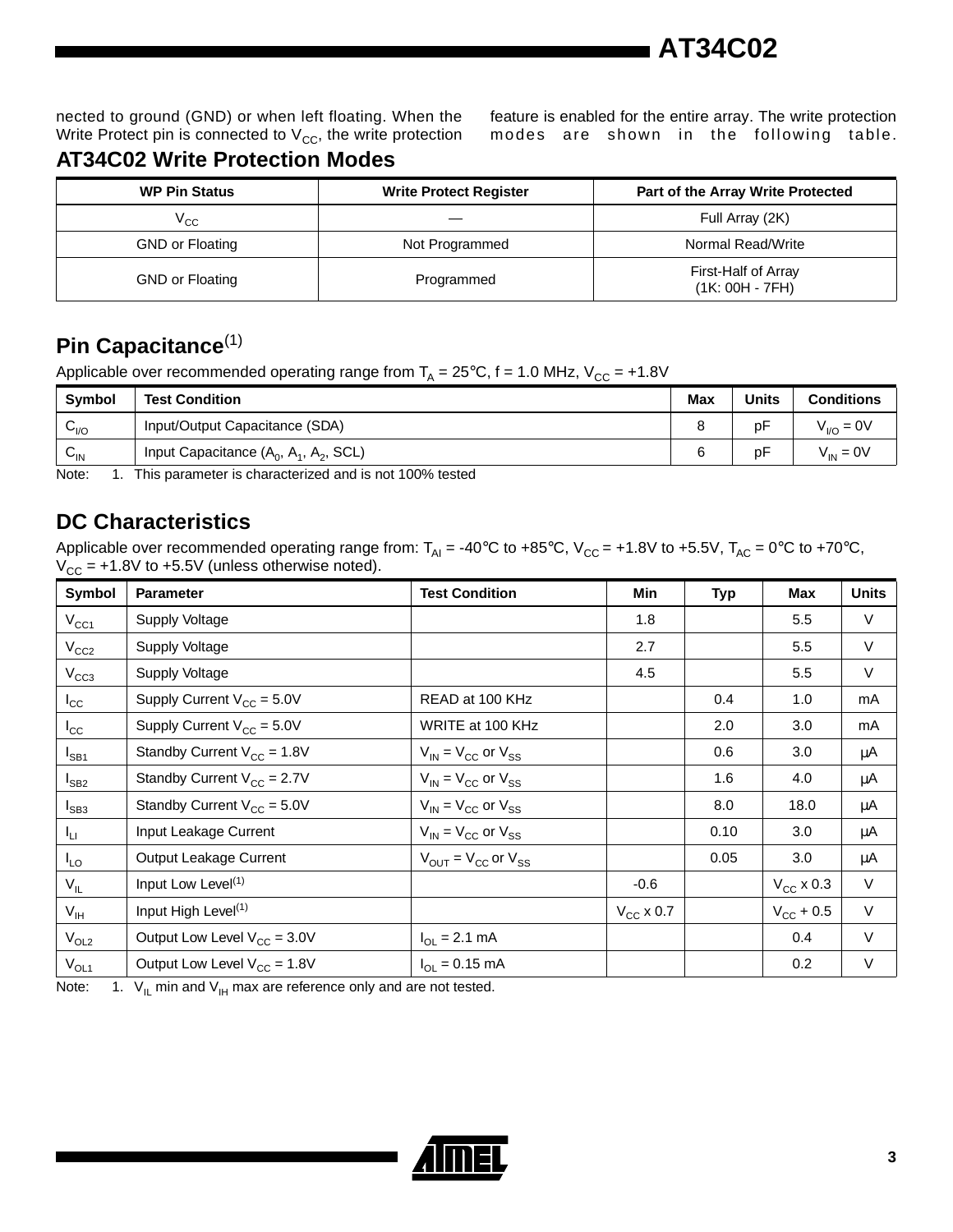

## **AC Characteristics**

Applicable over recommended operating range from  $T_A = -40^{\circ}C$  to  $+85^{\circ}C$ ,  $V_{CC} = +1.8V$  to  $+5.5V$ ,  $C_1 = 1$  TTL Gate and 100 pF (unless otherwise noted).

|                                 |                                                                                           |     | 1.8V, 2.7V |     | 5.0V |                 |
|---------------------------------|-------------------------------------------------------------------------------------------|-----|------------|-----|------|-----------------|
| Symbol                          | <b>Parameter</b>                                                                          | Min | Max        | Min | Max  | <b>Units</b>    |
| $\mathsf{f}_{\mathsf{SCL}}$     | Clock Frequency, SCL                                                                      |     | 100        |     | 400  | kHz             |
| $t_{LOW}$                       | Clock Pulse Width Low                                                                     | 4.7 |            | 1.2 |      | μs              |
| $t_{HIGH}$                      | Clock Pulse Width High                                                                    | 4.0 |            | 0.6 |      | μs              |
| $t_{\rm i}$                     | Noise Suppression Time <sup>(1)</sup>                                                     |     | 100        |     | 50   | ns              |
| $t_{AA}$                        | Clock Low to Data Out Valid                                                               | 0.1 | 4.5        | 0.1 | 0.9  | μs              |
| $t_{\mathsf{BUF}}$              | Time the bus must be free before a new transmission can start <sup><math>(1)</math></sup> | 4.7 |            | 1.2 |      | μs              |
| t <sub>HD.STA</sub>             | <b>Start Hold Time</b>                                                                    | 4.0 |            | 0.6 |      | μs              |
| $t_{\text{SU,STA}}$             | Start Set-up Time                                                                         | 4.7 |            | 0.6 |      | μs              |
| t <sub>HD.DAT</sub>             | Data In Hold Time                                                                         | 0   |            | 0   |      | μs              |
| $t_{\text{SU.DAT}}$             | Data In Set-up Time                                                                       | 200 |            | 100 |      | ns              |
| $t_{\mathsf{R}}$                | Inputs Rise Time <sup>(1)</sup>                                                           |     | 1.0        |     | 0.3  | μs              |
| $t_F$                           | Inputs Fall Time <sup>(1)</sup>                                                           |     | 300        |     | 300  | ns              |
| $t_{\scriptstyle\text{SU,STO}}$ | Stop Set-up Time                                                                          | 4.7 |            | 0.6 |      | $\mu$ s         |
| $t_{DH}$                        | Data Out Hold Time                                                                        | 100 |            | 50  |      | ns              |
| $t_{WR}$                        | Write Cycle Time                                                                          |     | 10         |     | 10   | ms              |
| Endurance $(1)$                 | 5.0V, 25°C, Page Mode                                                                     | 1M  |            | 1M  |      | Write<br>Cycles |

Note: 1. This parameter is characterized and is not 100% tested.

#### **Memory Organization**

**AT34C02, 2K Serial EEPROM:** The 2K is internally organized with 256 pages of 1 byte each. Random word addressing requires a 8-bit data word address.

## **Device Operation**

**CLOCK and DATA TRANSITIONS:** The SDA pin is normally pulled high with an external device. Data on the SDA pin may change only during SCL low time periods (refer to Data Validity timing diagram). Data changes during SCL high periods will indicate a start or stop condition as defined below.

**START CONDITION:** A high-to-low transition of SDA with SCL high is a start condition which must precede any other command (refer to Start and Stop Definition timing diagram).

**STOP CONDITION:** A low-to-high transition of SDA with SCL high is a stop condition. After a read sequence, the stop command will place the EEPROM in a standby power mode (refer to Start and Stop Definition timing diagram).

**ACKNOWLEDGE:** All addresses and data words are serially transmitted to and from the EEPROM in 8-bit words. The EEPROM sends a zero to acknowledge that it has received each word. This happens during the ninth clock cycle.

**STANDBY MODE:** The AT34C02 features a low power standby mode which is enabled: (a) upon power-up or (b) after the receipt of the STOP bit and the completion of any internal operations.

**MEMORY RESET:** After an interruption in protocol, power loss or system reset, any 2-wire part can be reset by following these steps:

(a) Clock up to 9 cycles, (b) look for SDA high in each cycle while SCL is high and then (c) create a start condition as SDA is high.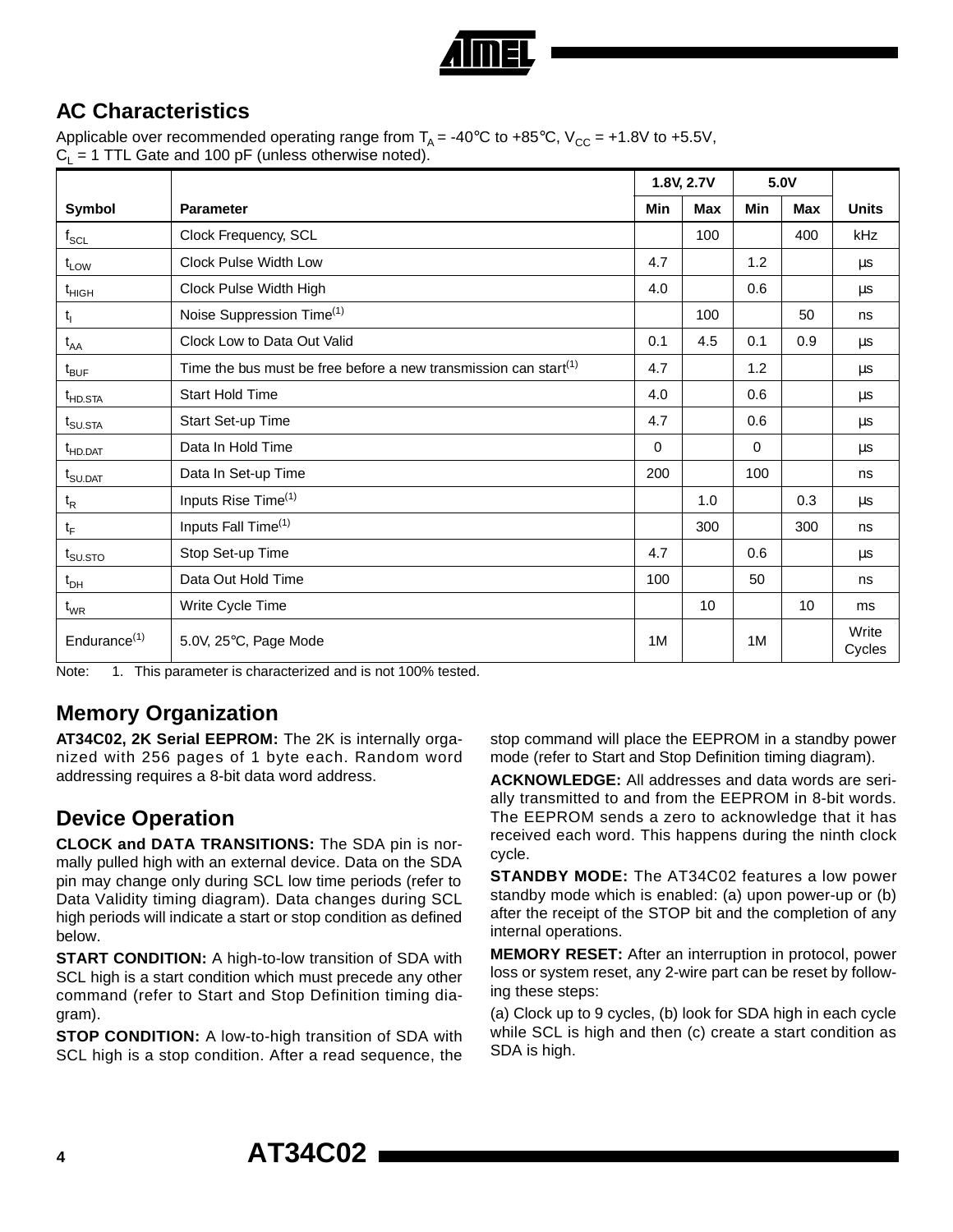## **Bus Timing SCL: Serial Clock SDA: Serial Data I/O**



## **Write Cycle Timing SCL: Serial Clock SDA: Serial Data I/O**



Note: 1. The write cycle time  $t_{WR}$  is the time from a valid stop condition of a write sequence to the end of the internal clear/write cycle.

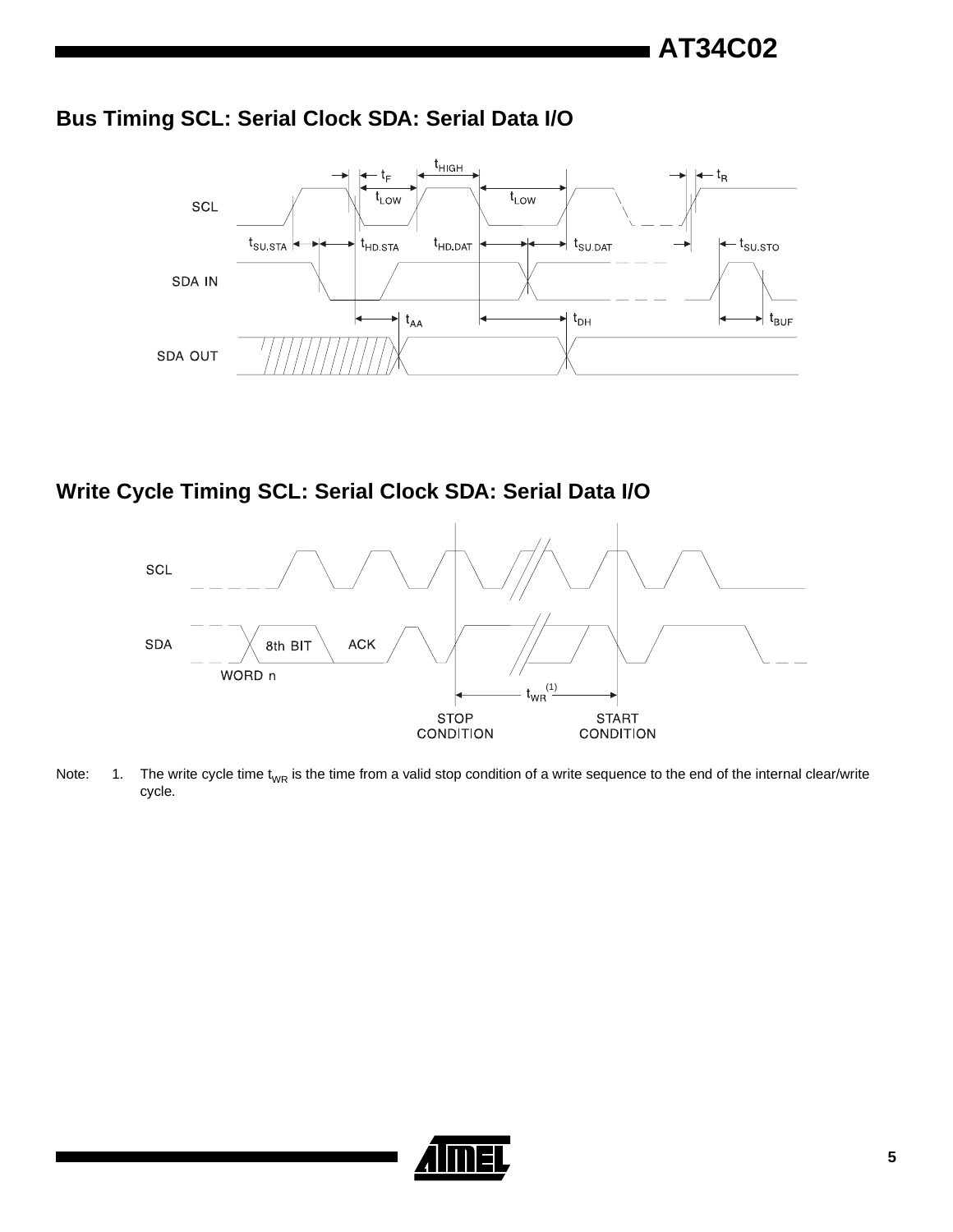

## **Data Validity**



## **Start and Stop Condition**



## **Output Acknowledge**

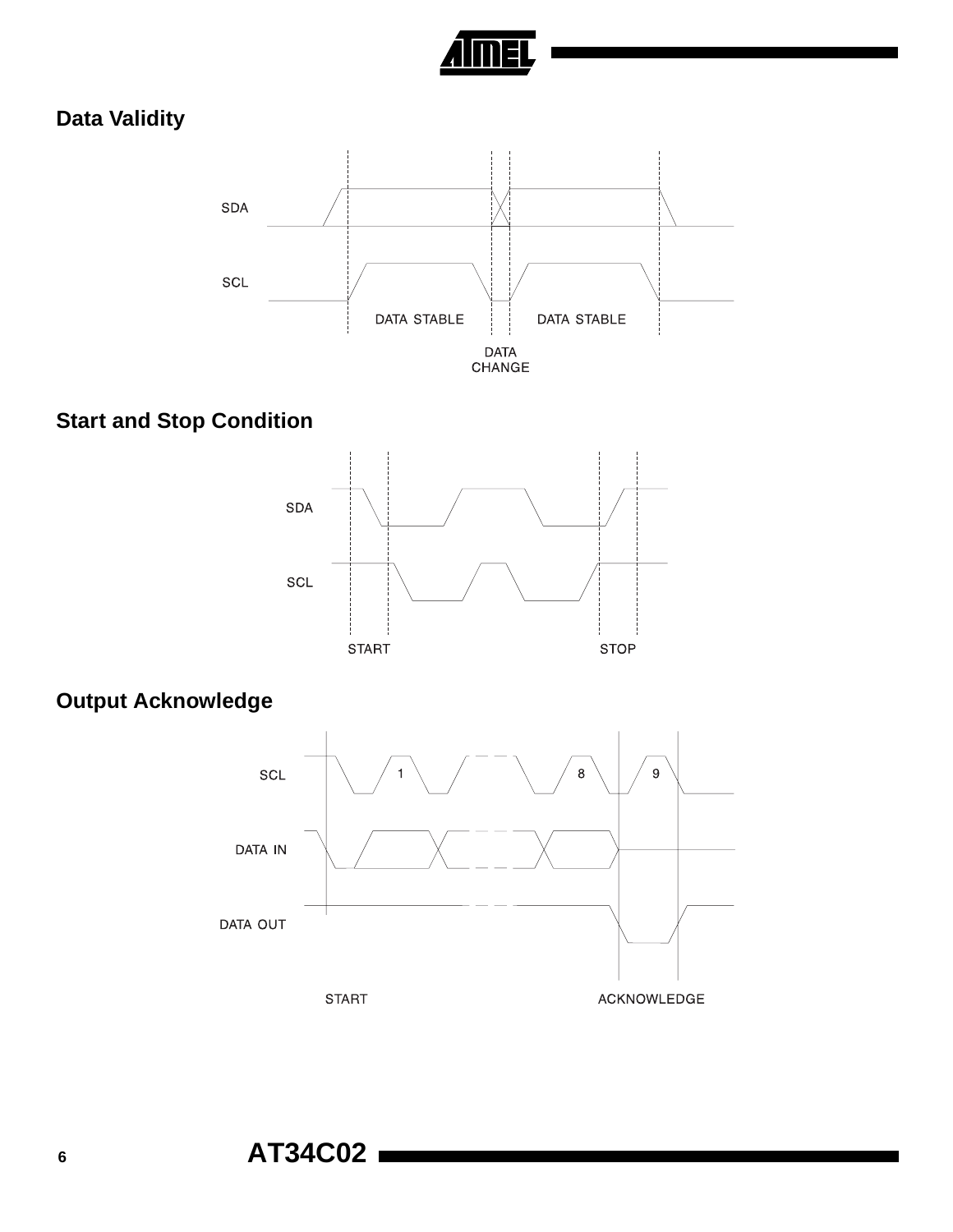## **Device Addressing**

The 2K EEPROM device requires an 8-bit device address word following a start condition to enable the chip for a read or write operation (refer to Figure 2).

The device address word consists of a mandatory one-zero sequence for the first four most-significant bits (1010) for normal read and write operations and 0110 for writing to the write protect register.

The next 3 bits are the A2, A1 and A0 device address bits for the AT34C02 EEPROM. These 3 bits must compare to their corresponding hard-wired input pins.

The eighth bit of the device address is the read/write operation select bit. A read operation is initiated if this bit is high and a write operation is initiated if this bit is low.

Upon a compare of the device address, the EEPROM will output a zero. If a compare is not made, the chip will return to a standby state. The device will not acknowledge if the write protect register has been programmed and the control code is 0110.

### **Write Operations**

**BYTE WRITE:** A write operation requires an 8-bit data word address following the device address word and acknowledgment. Upon receipt of this address, the EEPROM will again respond with a zero and then clock in the first 8-bit data word. Following receipt of the 8-bit data word, the EEPROM will output a zero and the addressing device, such as a microcontroller, must terminate the write sequence with a stop condition. At this time the EEPROM enters an internally-timed write cycle,  $t_{WR}$ , to the nonvolatile memory. All inputs are disabled during this write cycle and the EEPROM will not respond until the write is complete (refer to Figure 3).

The device will acknowledge a write command, but not write the data, if the software or hardware write protection has been enabled. The write cycle time must be observed even when the write protection is enabled.

**PAGE WRITE:** The 2K device is capable of 16-byte page write.

A page write is initiated the same as a byte write, but the microcontroller does not send a stop condition after the first data word is clocked in. Instead, after the EEPROM acknowledges receipt of the first data word, the microcontroller can transmit up to fifteen more data words. The EEPROM will respond with a zero after each data word received. The microcontroller must terminate the page write sequence with a stop condition (refer to Figure 4).

The data word address lower four bits are internally incremented following the receipt of each data word. The higher data word address bits are not incremented, retaining the memory page row location. When the word address, internally generated, reaches the page boundary, the following byte is placed at the beginning of the same page. If more than sixteen data words are transmitted to the EEPROM, the data word address will "roll over" and previous data will be overwritten. The address "roll over" during write is from the last byte of the current page to the first byte of the same page.

The device will acknowledge a write command, but not write the data, if the software or hardware write protection has been enabled. The write cycle time must be observed even when the write protection is enabled.

**ACKNOWLEDGE POLLING:** Once the internally-timed write cycle has started and the EEPROM inputs are disabled, acknowledge polling can be initiated. This involves sending a start condition followed by the device address word. The read/write bit is representative of the operation desired. Only if the internal write cycle has completed will the EEPROM respond with a zero allowing the read or write sequence to continue.

## **Write Protection**

The software write protection, once enabled, permanently write protects only the first-half of the array (00H - 7FH) while the hardware write protection, via the WP pin, is used to protect the entire array.

**SOFTWARE WRITE PROTECTION:** The software write protection is enabled by sending a command, similar to a normal write command, to the device which programs the write protect register. This must be done with the WP pin low. The write protect register is programmed by sending a write command with the device address of 0110 instead of 1010 with the address and data bit being don't cares (refer to Figure 1). Once the software write protection has been enabled, the device will no longer acknowledge the 0110 control byte. The software write protection cannot be reversed even if the device is powered down. The write cycle time must be observed.

**HARDWARE WRITE PROTECTION:** The WP pin can be connected to  $V_{CC}$ , GND, or left floating. Connecting the WP pin to  $V_{CC}$  will write protect the entire array, regardless of whether or not the software write protection has been enabled. The software write protection register cannot be programmed when the WP pin is connected to  $V_{CC}$ . If the WP pin is connected to GND or left floating, the write protection mode is determined by the status of the software write protect register.

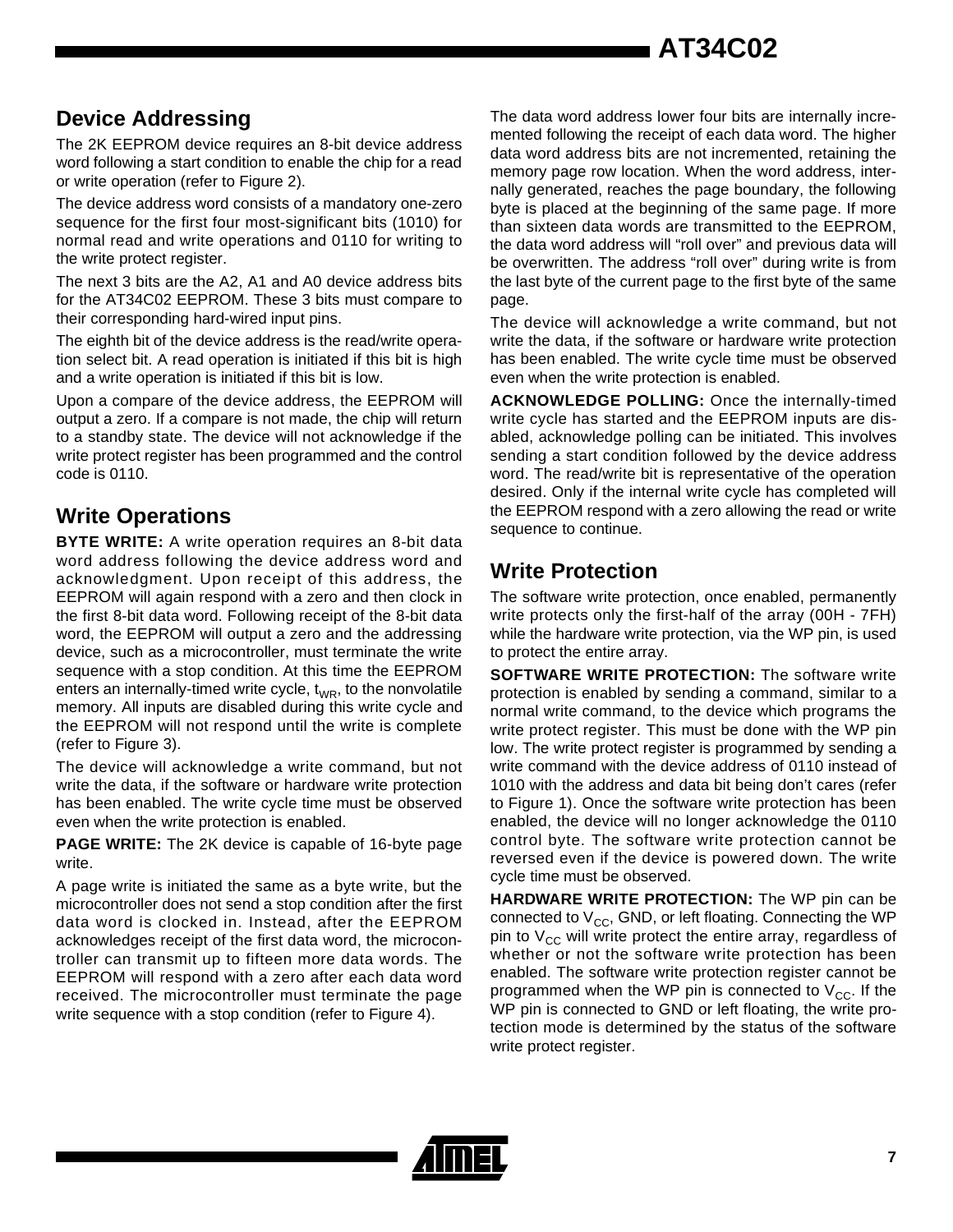

| <b>WP Connected to GND or Floating</b> |                          |                                                                |            |                                                             |  |  |
|----------------------------------------|--------------------------|----------------------------------------------------------------|------------|-------------------------------------------------------------|--|--|
| <b>Start</b>                           | <b>R/W Bit</b>           | Acknowledgment<br>from Device<br><b>Write Protect Register</b> |            | <b>Action from Device</b>                                   |  |  |
| 1010                                   | R.                       | X                                                              | <b>ACK</b> | Read Array                                                  |  |  |
| 1010                                   | W                        | Programmed                                                     | <b>ACK</b> | Can Write to First Half Only                                |  |  |
| 1010                                   | W                        | Not Programmed                                                 | <b>ACK</b> | Can Write to Full Array                                     |  |  |
| 0110                                   | R.                       | Programmed                                                     | No ACK     | Stop - Indicates Write Protect Register is Programmed       |  |  |
| 0110                                   | R.                       | Not Programmed                                                 | ACK        | Read Out Data Don't Care. Indicates WP Register is Not Prog |  |  |
| 0110                                   | W                        | Programmed                                                     | No ACK     | Stop - Indicates Write Protect Register is Programmed       |  |  |
| 0110                                   | W                        | Not Programmed                                                 | <b>ACK</b> | Program Write Protect Register (irreversible)               |  |  |
|                                        | WP Connected to $V_{cc}$ |                                                                |            |                                                             |  |  |
| 1010                                   | R.                       | X                                                              | <b>ACK</b> | <b>Read Array</b>                                           |  |  |
| 1010                                   | W                        | Programmed                                                     | <b>ACK</b> | <b>Device Write Protect</b>                                 |  |  |
| 1010                                   | W                        | Not Programmed                                                 | <b>ACK</b> | Device Write Protect                                        |  |  |
| 0110                                   | R                        | Programmed                                                     | No ACK     | Stop - Indicates Write Protect Register is Programmed       |  |  |
| 0110                                   | R.                       | Not Programmed                                                 | <b>ACK</b> | Read Out Data Don't Care. Indicates WP Register is Not Prog |  |  |
| 0110                                   | W                        | Programmed                                                     | No ACK     | Stop - Indicates Write Protect Register is Programmed       |  |  |
| 0110                                   | W                        | Not Programmed                                                 | <b>ACK</b> | Cannot Program Write Protect Register                       |  |  |

**Figure 1.** Setting Write Protect Register



## **Read Operations**

Read operations are initiated the same way as write operations with the exception that the read/write select bit in the device address word is set to one. There are three read operations: current address read, random address read and sequential read.

**CURRENT ADDRESS READ:** The internal data word address counter maintains the last address accessed during the last read or write operation, incremented by one. This address stays valid between operations as long as the chip power is maintained. The address "roll over" during read is from the last byte of the last memory page to the first byte of the first page.

Once the device address with the read/write select bit set to one is clocked in and acknowledged by the EEPROM, the current address data word is serially clocked out. To end

the command, the microcontroller does not respond with an input zero but does generate a following stop condition (refer to Figure 5).

**RANDOM READ:** A random read requires a "dummy" byte write sequence to load in the data word address. Once the device address word and data word address are clocked in and acknowledged by the EEPROM, the microcontroller must generate another start condition. The microcontroller now initiates a current address read by sending a device address with the read/write select bit high. The EEPROM acknowledges the device address and serially clocks out the data word. To end the command, the microcontroller does not respond with a zero but does generate a following stop condition (refer to Figure 6).

**<sup>8</sup> AT34C02**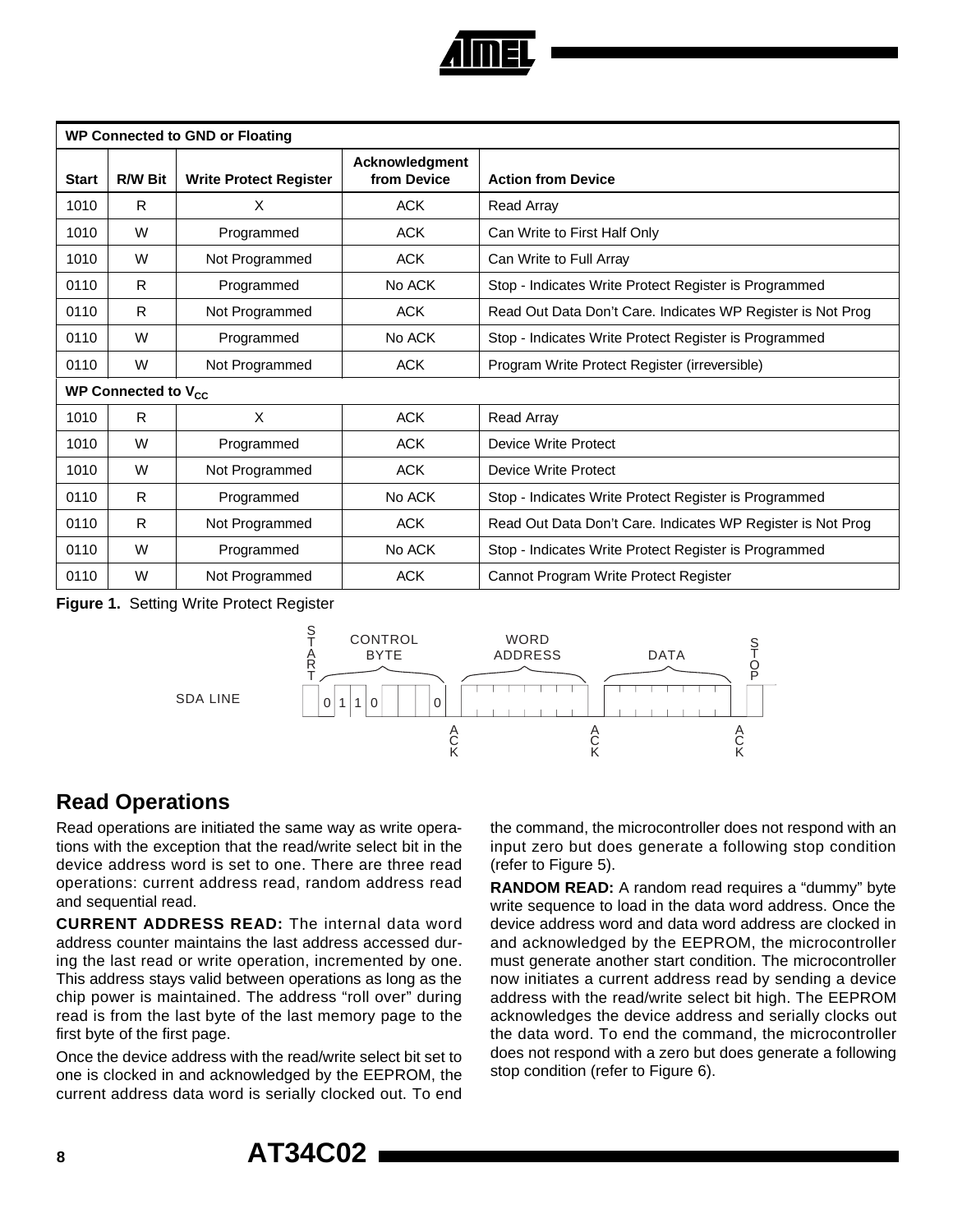**AT34C02**

**SEQUENTIAL READ:** Sequential reads are initiated by either a current address read or a random address read. After the microcontroller receives a data word, it responds with an acknowledge. As long as the EEPROM receives an acknowledge, it will continue to increment the data word address and serially clock out sequential data words. When the memory address limit is reached, the data word address will "roll over" and the sequential read will continue. The sequential read operation is terminated when

#### **Figure 2.** Device Address

the microcontroller does not respond with a zero but does generate a following stop condition (refer to Figure 7).

**WRITE PROTECT REGISTER STATUS:** To find out if the register has been programmed, the same procedure is used as to program the register except that the R/W bit is set to 1. If the device acknowledges, then the write protect register has not been programmed. Otherwise, it has been programmed and the device is permanently write protected at the first half of the array.



#### **Figure 3.** Byte Write



**Figure 5.** Current Address Read

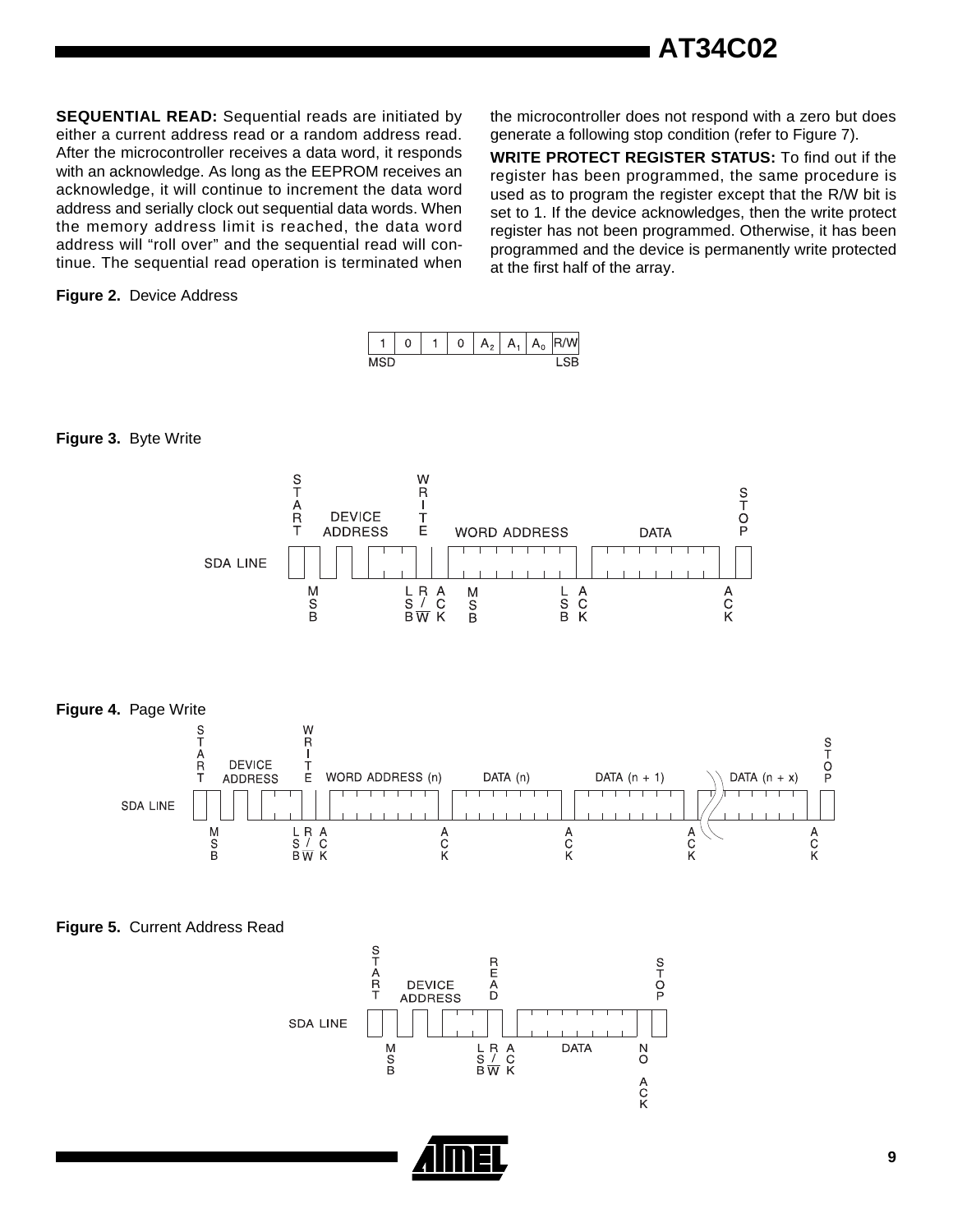

#### **Figure 6.** Random Read



**Figure 7.** Sequential Read

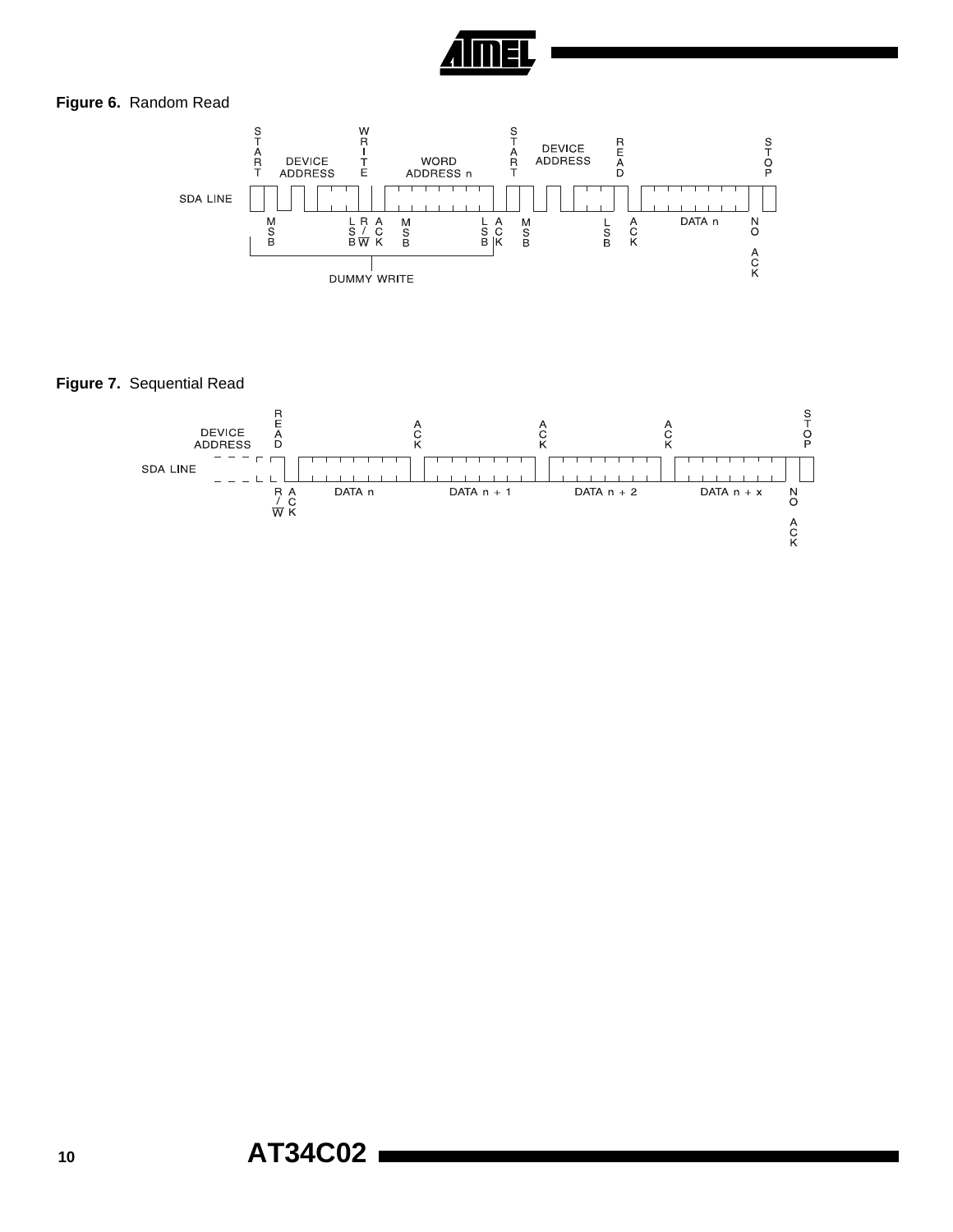# **Ordering Information**

| $t_{WR}$ (max)<br>(ms) | $I_{\text{cc}}$ (max)<br>$(\mu A)$ | $I_{SB}$ (max)<br>$(\mu A)$ | $f_{MAX}$<br>(kHz) | <b>Ordering Code</b> | Package | <b>Operation Range</b>                     |
|------------------------|------------------------------------|-----------------------------|--------------------|----------------------|---------|--------------------------------------------|
| 10                     | 3000                               | 18                          | 400                | AT34C02-10PC         | 8P3     | Commercial                                 |
|                        |                                    |                             |                    | AT34C02N-10SC        | 8S1     | ( $0^{\circ}$ C to $70^{\circ}$ C)         |
|                        |                                    |                             |                    | AT34C02-10TC         | 8T      |                                            |
|                        | 3000                               | 18                          | 400                | AT34C02-10PI         | 8P3     | Industrial                                 |
|                        |                                    |                             |                    | AT34C02N-10SI        | 8S1     | (-40 $\degree$ C to 85 $\degree$ C)        |
|                        |                                    |                             |                    | AT34C02-10TI         | 8T      |                                            |
| 10                     | 1500                               | 4                           | 100                | AT34C02-10PC-2.7     | 8P3     | Commercial                                 |
|                        |                                    |                             |                    | AT34C02N-10SC-2.7    | 8S1     | (0 $\rm ^{\circ}C$ to 70 $\rm ^{\circ}C$ ) |
|                        |                                    |                             |                    | AT34C02-10TC-2.7     | 8T      |                                            |
|                        | 1500                               | 4                           | 100                | AT34C02-10PI-2.7     | 8P3     | Industrial                                 |
|                        |                                    |                             |                    | AT34C02N-10SI-2.7    | 8S1     | (-40 $\degree$ C to 85 $\degree$ C)        |
|                        |                                    |                             |                    | AT34C02-10TI-2.7     | 8T      |                                            |
| 10                     | 800                                | 3                           | 100                | AT34C02-10PC-1.8     | 8P3     | Commercial                                 |
|                        |                                    |                             |                    | AT34C02N-10SC-1.8    | 8S1     | (0 $\rm ^{\circ}C$ to 70 $\rm ^{\circ}C$ ) |
|                        |                                    |                             |                    | AT34C02-10TC-1.8     | 8T      |                                            |
|                        | 800                                | 3                           | 100                | AT34C02-10PI-1.8     | 8P3     | Industrial                                 |
|                        |                                    |                             |                    | AT34C02N-10SI-1.8    | 8S1     | (-40 $\degree$ C to 85 $\degree$ C)        |
|                        |                                    |                             |                    | AT34C02-10TI-1.8     | 8T      |                                            |

| Package Type   |                                                                           |  |  |
|----------------|---------------------------------------------------------------------------|--|--|
| 8P3            | 8-Lead, 0.300" Wide, Plastic Dual Inline Package (PDIP)                   |  |  |
| <b>8S1</b>     | 8-Lead, 0.150" Wide, Plastic Gull Wing Small Outline Package (JEDEC SOIC) |  |  |
| 8T             | 8-Lead, 0.170" Wide, Thin Shrink Small Outline Package (TSSOP)            |  |  |
| <b>Options</b> |                                                                           |  |  |
| <b>Blank</b>   | Standard Operation (4.5V to 5.5V)                                         |  |  |
| $-2.7$         | Low Voltage (2.7V to 5.5V)                                                |  |  |
| $-1.8$         | Low Voltage $(1.8V)$ to 5.5V)                                             |  |  |